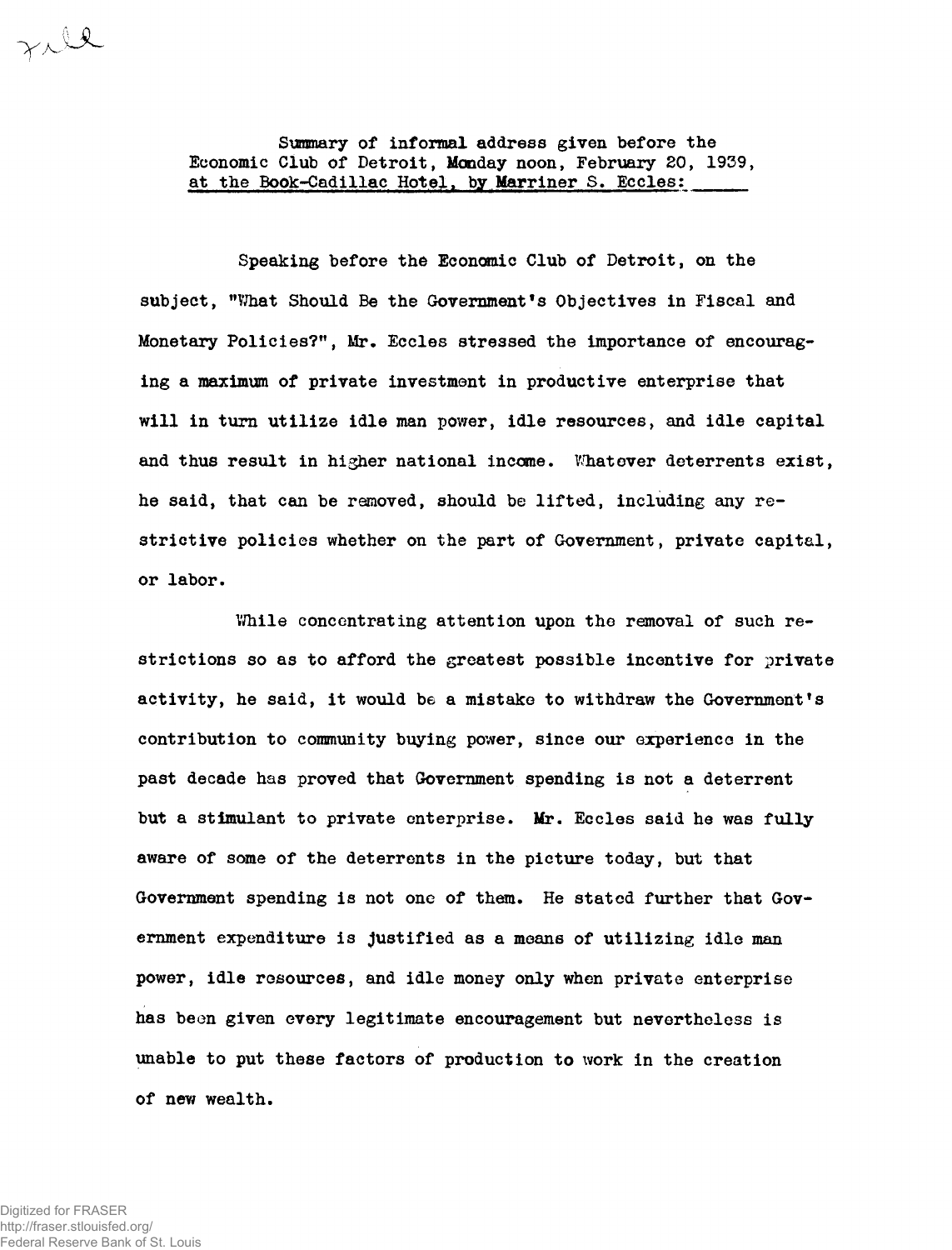**The only real limitation upon such a policy, he said, is available man power, since in this country material resources and monuy are available in abundance. It is widely claimed that this policy will lead to inflation, and this is a matter of proper concern and our means to control it should be improved. However, a general inflation, said Ifr. Eccles, would be evidenced by over-employment and a general rise in costs and we are far from such a development.**

**Essentially, the fundamental domestic problem, he said, is the maintenance of a balanced relationship between the accumulation of funds seeking nev investment on the one hand, and effective consumer purchasing power on the other; only with such a balance, coupled with an adequate flow of money through the economy, can we attain a continuous and increasing production of real wealth. The maintenance of effective consumer purchasing power, he said, tends not only to sustain existing investment but also to provide profitable outlets for new investment.**

**In this connection, he cited the report made to shareholders of the Midland Bank Limited, the largest bank in Ihgland, on January 26, 1939, by Sir Reginald McKenna, Chairman of the Bank, and** a **former Chancellor of the Exchequer, who said:**

"If, as in America, savings are left idle through **foar of loss and not ventured freely in new enterprise, trade depression sets in end unemployment increases.... The problem of the proper use to be made of the nation's savings presents at the moment no difficulties for us; it is solved by the fact that the Government has come into the market as a borrower on a large scale."**

 $-2-$